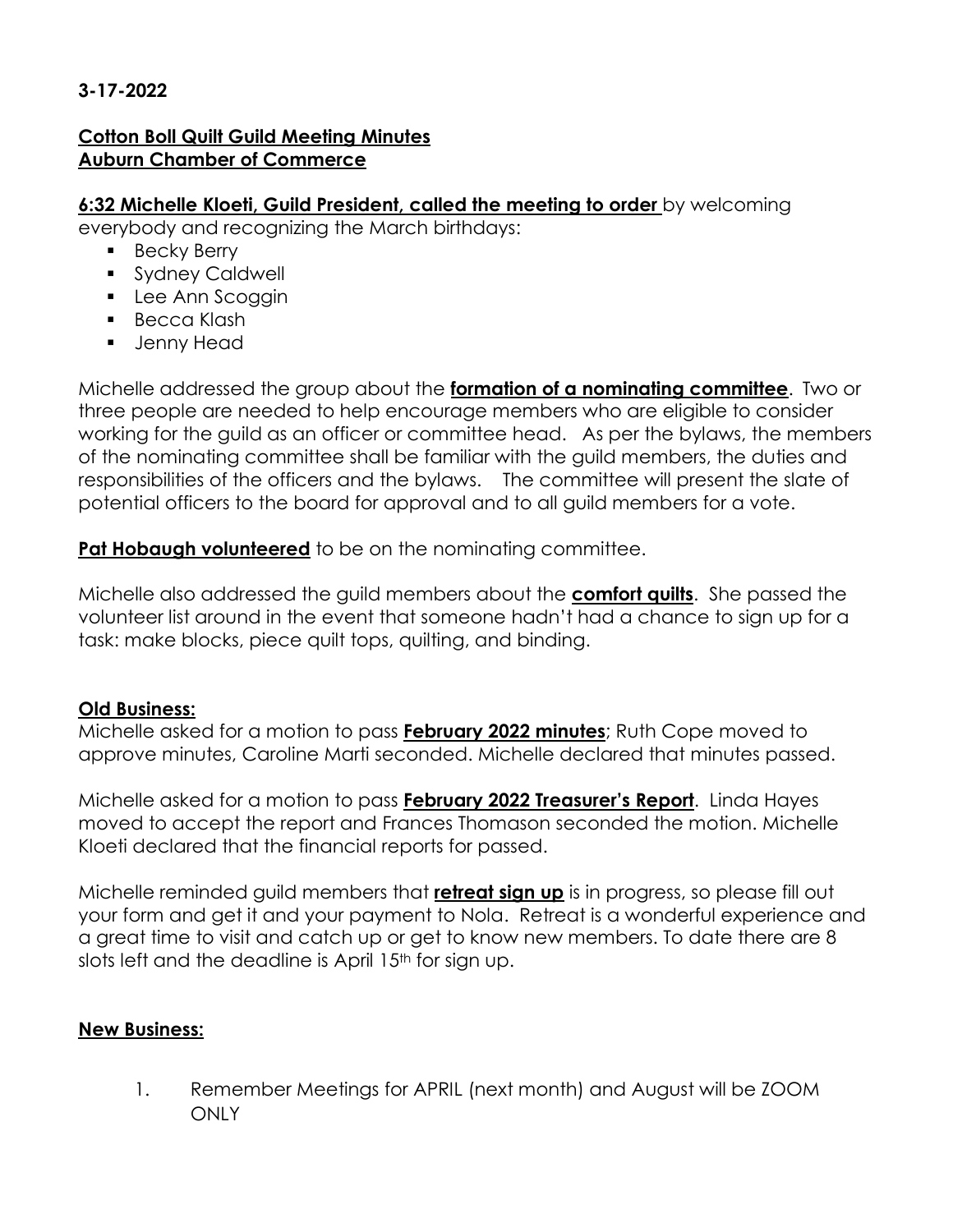- 2. Comfort quilt blocks are always being accepted. 6.5 or 12.5 unfinished Please get them to me or Doretha Smith. Any tops that are lap sized you would like to contribute will also be accepted and appreciated.
- 3. Night time birthday group is still having sign up until May. See or message Cathy Browne for this.
- 4. Next board meeting will be at Esther's house on April 14th
- 5. Make sure to give your proof of completion of tasks on your UFO Challenge list.
- 6. It was announced that the Pioneer Days at For Mitchell would take place on April 9, 9am-3pm Eastern Time. There will be a quilt exhibition.

\*\*\*\*\*\*\*\*\*\*\*\*\*\*\*\*\*\*\*\*\*\*\*\*\*\*\*\*\*\*\*\*\*\*\*\*\*\*\*\*\*\*\*\*\*\*\*\*\*\*\*\*\*\*\*\*\*\*\*\*\*\*\*\*\*\*\*\*\*\*\*\*\*\*\*\*\*\*\*\*\*\*\*\*\*\*\*\*\*\*\*\*\*\*\*\*

**Program: Cheryl Arkison from Calgary, Alberta, Canada.** She is published quilt designer with a passion for improv and design quilts. She has travelled the world to teach quilting.

## The **primary focus of her presentation was "Make Time for Play.**"

"Play is about venturing into the unknown with a sense of adventure and a little bit of direction." The little bit of direction could be a color selection, type of angle, or a design choice, etc. She recommends making several of the same block and putting them together. If it works, great, make more. If it doesn't, use the blocks elsewhere.

She has been very successful with her "slabs" of the same color sewn together.

She has over 50 quilts under construction. She prefers not to call them UFO's rather opportunities to play.

She presented many of her quilts and explained the thought process that she went through to design them.

One of her "play outlets" is a morning make. She enters her quilt room every morning and spends 30 or so minutes creating blocks. She cannot go a day without making something.

When We Play:

- Renew your natural optimum
- Sew for the sake of sewing
- Gather skills
- Let go of a controlled outcome, thus building resilience.